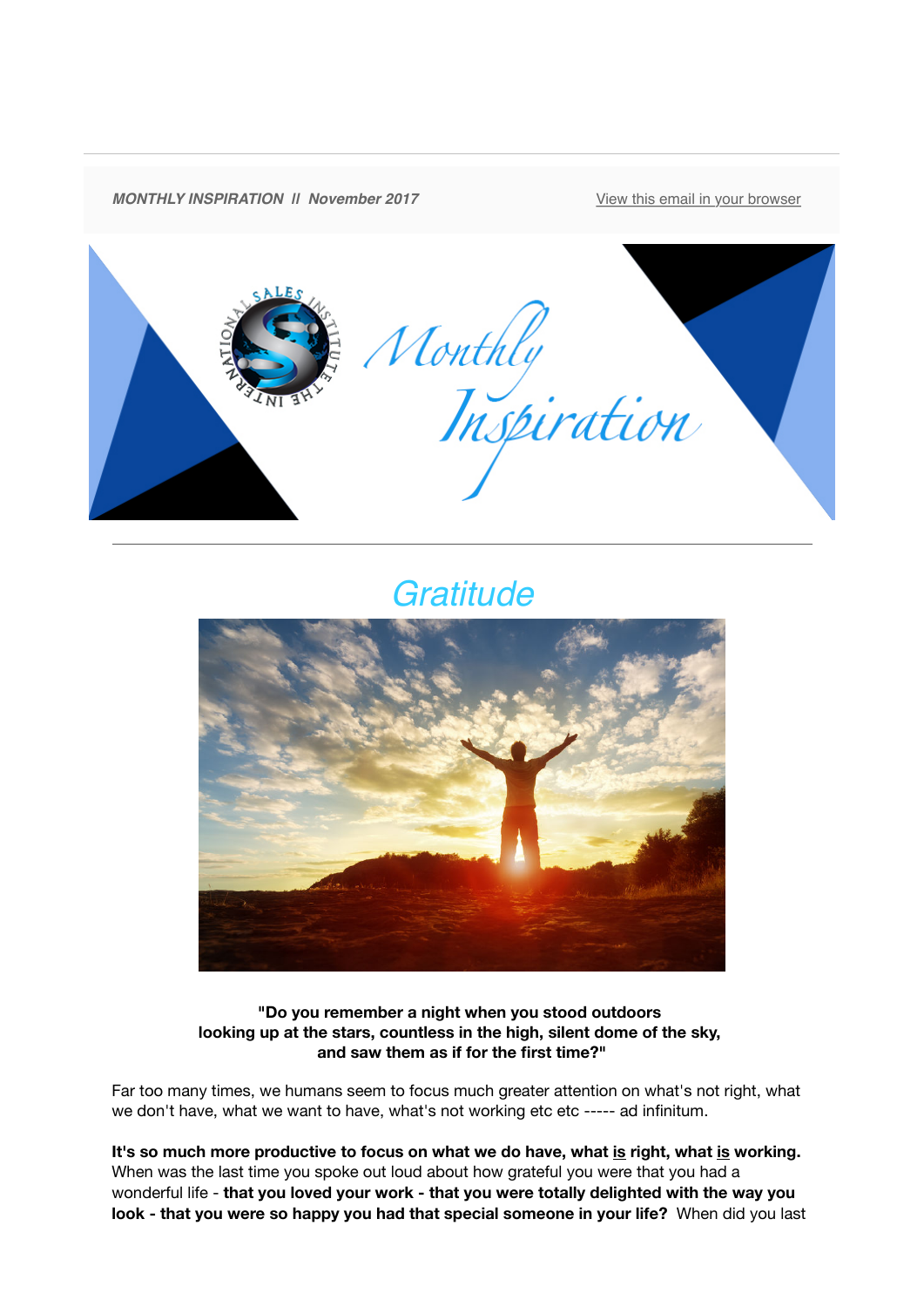remember that your children brought you so much joy - **that you woke up this morning and had the opportunity to get up -** brush your teeth - do some exercise - take a shower - greet your pet - hug your children - **eat breakfast with your loved ones -** spend time in the bus/train/car - greet those people you spend a large part of your day with, your work colleagues?

How many times have you actually expressed gratitude for the customers and clients you have, even if they're not the easiest to work with? **Take the time to celebrate your sales as they happen, and be grateful for the wins you have.** When the phone rings in the office do you curse it for interrupting you, or are you grateful for the calls coming in, because without them there'd be no business!?

If it's true - **that we create our own reality with what we think and what we speak,** then wouldn't it be better to speak and think about how grateful we are for the wonderful things we have in our lives. Every moment we spend moaning about what's not right is a moment spent "creating" more of what's not right.

**Do you remember a night when you stood outdoors looking up at the stars, countless in the high, silent dome of the sky, and saw them as if for the first time? Do you remember gazing wondrously into the eyes of a newborn baby?** We have in our Library, an inspirational article titled ["Instructions For Life](https://theinternationalsalesinstitute.us11.list-manage.com/track/click?u=933b80e7a2e18bb216f31e81e&id=1e019b62d8&e=dbf1c93ab8)" ~ have a read.

**So, acknowledge and be grateful for all the things you have that fill up your life and then be amazed at how much easier life becomes.** Have a fantastic month with many wins.

[Photo Credit](https://theinternationalsalesinstitute.us11.list-manage.com/track/click?u=933b80e7a2e18bb216f31e81e&id=d33c1bb7a8&e=dbf1c93ab8) We'd be delighted if you sent this amazing information on to your friends & colleagues. One person at a time? Use the "Forward" link in the social media links section below. Multiple people? (Recommended) Use the email forward button. [Share](https://theinternationalsalesinstitute.us11.list-manage.com/track/click?u=933b80e7a2e18bb216f31e81e&id=1b7c3b8ee6&e=dbf1c93ab8)  $(\mathcal{Y})$  [Tweet](https://theinternationalsalesinstitute.us11.list-manage.com/track/click?u=933b80e7a2e18bb216f31e81e&id=7ef0bc98ed&e=dbf1c93ab8)  $(\mathsf{in})$  Share  $(\mathfrak{S})$  [Forward](http://us11.forward-to-friend.com/forward?u=933b80e7a2e18bb216f31e81e&id=38949b8c3e&e=dbf1c93ab8) *Copyright © 2017 The International Sales Institute, All rights reserved.* You are receiving this email because you enthusiastically agreed to receive our amazing communications.

**Our mailing address is:**

The International Sales Institute